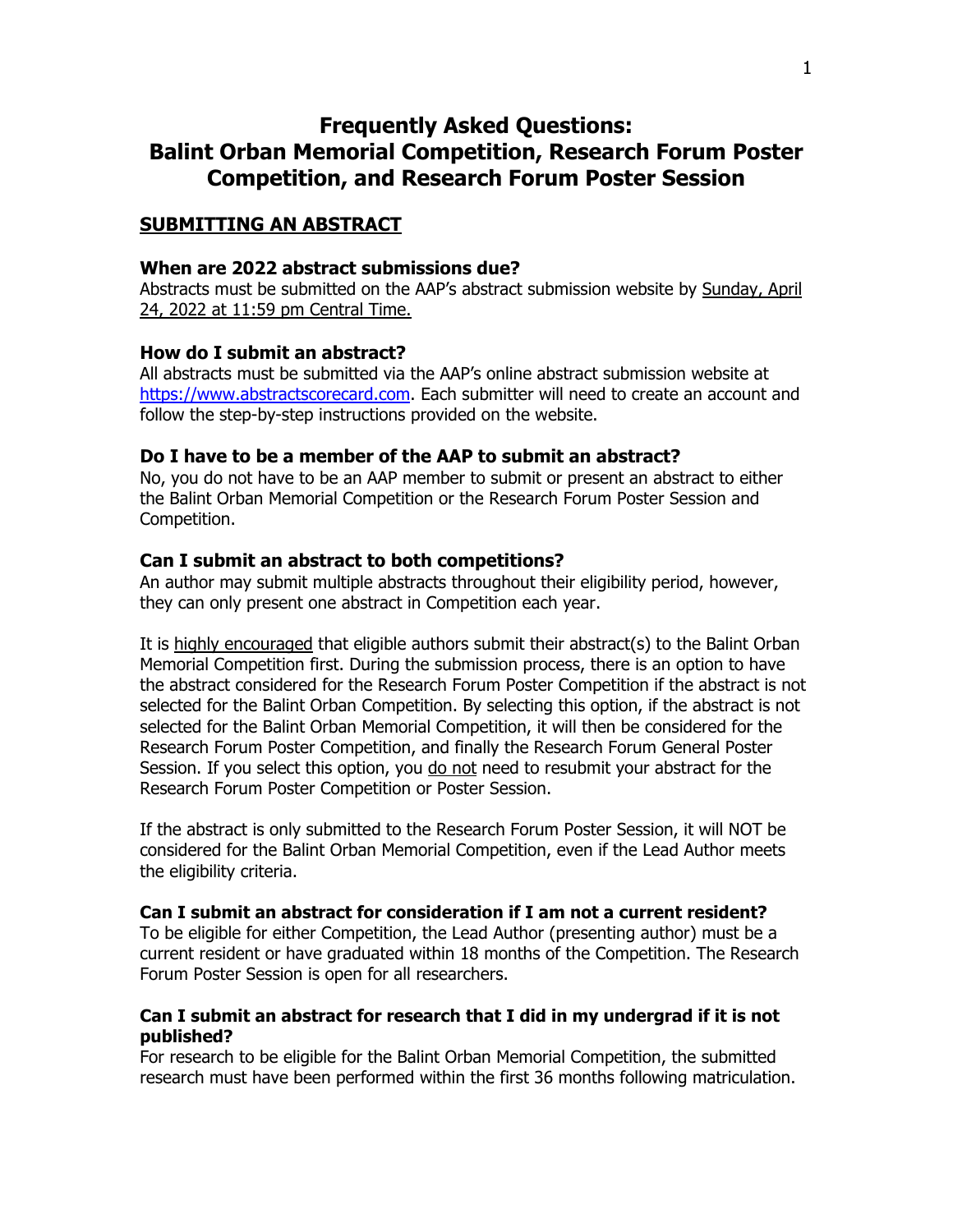# **I already have an account on perio.org. Do I need to create a new account with the online submissions site?**

Yes, you will need to create a new account even if you have an account on perio.org. The abstract submissions website is not connected to your account on perio.org. When you create your account, please ensure that your email address is correct, as you will be notified via that email regarding your abstract's acceptance status.

# **I forgot my username or password. How can I retrieve them?**

If you forgot your password, click on "Forgot Your Password" on the login screen of the submission website and a reset link will be emailed to you. Your username is the email address that you provided when you created your account.

# **Is there a word limit for the abstracts?**

There is a 3000-character limit for the abstract submission, and an additional 500 character limit for table/image captions. The table/image caption does not count against the abstract character limit. Spaces are included in the limit. The character count will be displayed as you enter your abstract.

# **Can I submit pictures or tables with my abstract?**

A maximum of 4 total uploads is allowed. Only one image/table is permitted per upload. You may either have up to 4 tables, up to 4 images, or any combination that does not exceed a total of 4.

### **Can I submit an abstract via email or fax?**

Submissions are not accepted via email, mail, or fax. Abstracts must be submitted through the AAP's submissions website at [https://www.abstractscorecard.com.](https://www.abstractscorecard.com/cfp/submit/login.asp?EventKey=UKPOSZGO)

### **Can I submit an abstract that has been published?**

Material may not have been published online or in print at the time of its submission, except as an abstract of 200 words or less. Published abstracts cannot be submitted to either competition or the poster session.

# **My abstract was accepted for publication before I submitted it to the AAP. Can I still participate in the competition?**

Submission of a manuscript for publication consideration prior to its submission to the competition is permitted. Abstracts must be submitted to the AAP for consideration before the publish date. Editor(s) should be informed of the intent to submit the research to the competition to avoid premature publication.

# **Can I submit an abstract that has been presented at another meeting?**

As long as the abstract has not been published prior to its submission to the AAP's abstract manager, the abstract may be submitted to the AAP's competitions and is eligible for awards.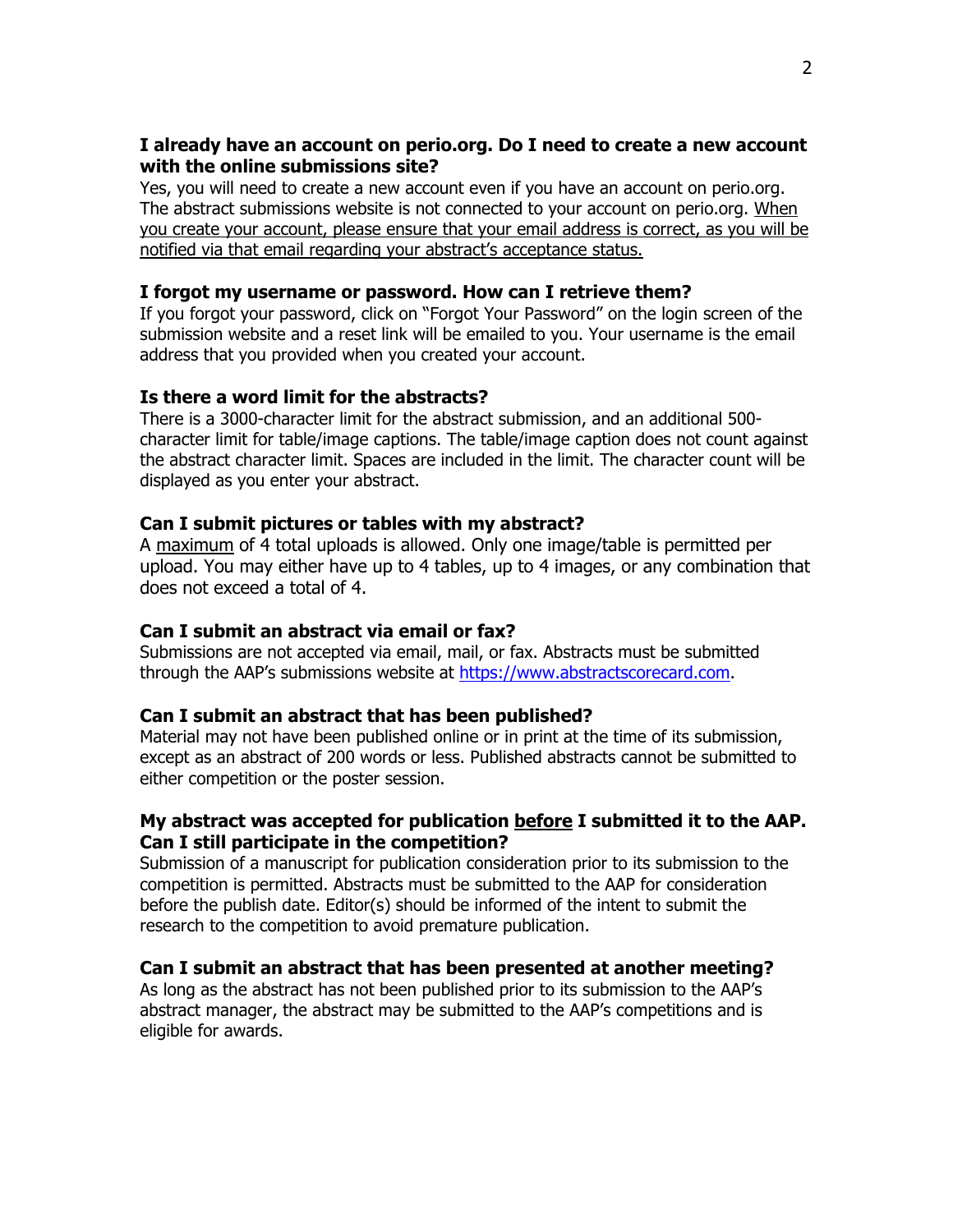# **Can I submit more than one abstract?**

Yes, an author may submit more than one abstract, and present more than one abstract at the Annual Meeting. Each year, we do have authors that present multiple posters during the Research Forum Poster Session. However, an author may only compete in one Competition each year.

# **How do I know what research category my abstract should be in?**

Please refer to the definitions below when making your selection. The Research Submissions Committee reserves the ability to change the category assignment if they feel the abstract is better suited for a different category.

Basic Research: involving laboratory or animal research

Clinical Research: research with human subjects that is:

- 1) Patient-oriented research. Research conducted with human subjects (or on material of human origin such as tissues, specimens, and cognitive phenomena) for which an investigator (or colleague) directly interacts with human subjects. Excluded from this definition are in vitro studies that utilize human tissues that cannot be linked to a living individual. It includes:
	- (a) mechanisms of human disease,
	- (b), therapeutic interventions,
	- (c) clinical trials, or

(d) development of new technologies.

- 2) Epidemiological and behavioral studies.
- 3) Outcomes research and health services research

# **Can I submit a case report?**

Yes. Case reports are only accepted for the Research Forum Poster Session and are not eligible for either Competition.

# **PRESENTING AT THE ANNUAL MEETING**

### **When will I be notified of my abstract acceptance status?**

All submitters will be notified via email by July 2022 regarding the status of their abstracts. Please ensure that your email address is correct when creating your account, as all notifications will be sent to that email.

### **Can a non-primary author present at the Annual Meeting?**

No, only the author named as the lead author on the abstract submission may present at the Annual Meeting. If the lead author us unavailable to present, please email Ms. Abby Winkler at [abby@perio.org](mailto:abby@perio.org) as soon as possible.